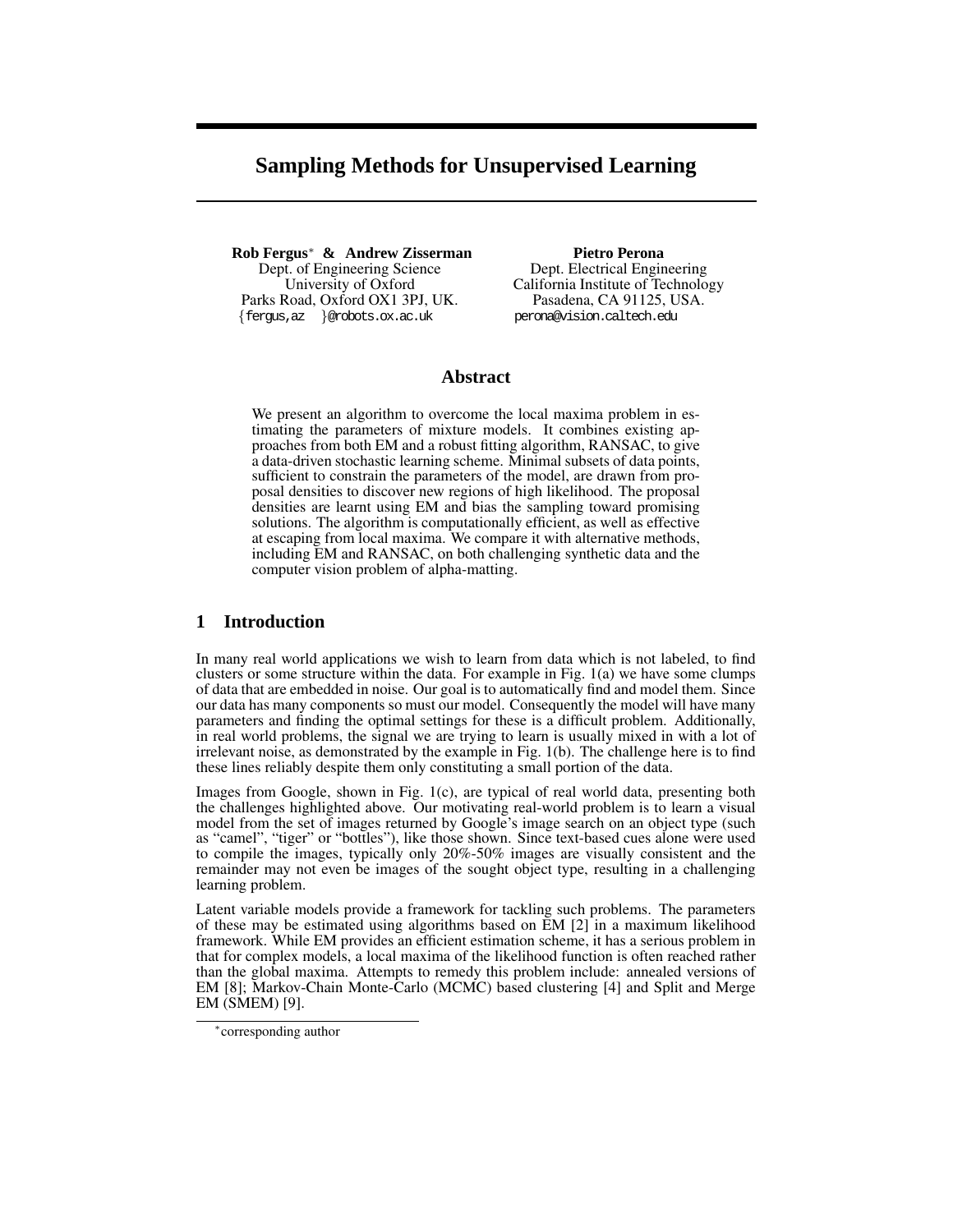

Figure 1: The objective is to learn from contaminated data such as these: **(a)** Synthetic Gaussian data containing many components. **(b)** Synthetic line data with few components but with a large portion of background noise. **(c)** Images obtained by typing "bottles" into Google's image search.

Alternative approaches to unsupervised learning include the RANSAC [3, 5] algorithm and its many derivatives. These rely on stochastic methods and have proven highly effective at solving certain problems in Computer Vision, such as structure from motion, where the signal-to-noise ratios are typically very small.

In this paper we introduce an unsupervised learning algorithm that is based on both latent variable models and RANSAC-style algorithms. While stochastic in nature, it operates in data space rather than parameter space, giving a far more efficient algorithm than traditional MCMC methods.

# **2 Specification of the problem**

We have a set of data  $\mathbf{x} = {\mathbf{x}_1 \dots \mathbf{x}_N}$  with unseen labels  $y = {y_1 \dots y_N}$  and a parametric mixture model with parameters  $\theta$ , of the form:

$$
p(\mathbf{x}|\boldsymbol{\theta}) = \sum_{y} p(\mathbf{x}, y|\boldsymbol{\theta}) = \sum_{y} p(\mathbf{x}|y, \boldsymbol{\theta}) P(y|\boldsymbol{\theta})
$$
(1)

We assume the number of mixture components is known and equal to  $C$ . We also assume that the parametric form of the mixture components is given. One of these components will model the background noise, while the remainder fit the signal within the data. Thus the task is to find the value of  $\theta$  that maximizes the likelihood,  $p(\mathbf{x}|\theta)$  of the data. This is not a straightforward as the dimensionality of  $\theta$  is large and the likelihood function is highly non-linear. Algorithms such as EM often get stuck in local maxima such as those illustrated in Fig. 2, and since they use gradient-descent alone, are unable to escape.

Before describing our algorithm, we first review the robust fitting algorithm RANSAC, from which we borrow several key concepts to enable us to escape from local maxima.

#### **2.1 RANSAC**

RANSAC (RANdom Sampling And Consensus) attempts to find global maxima by drawing random subset of points, fitting a model to them and then measuring their support from the data. A variant, MLESAC [7], gives a probabilistic interpretation of the original scheme which we now explain.

The basic idea is to draw at random and without replacement from  $x$ , a set of  $P$  samples for each of the  $C$  components in our model;  $P$  being the smallest number required to compute the parameters  $\theta_c$  for each component. Let draw i be represented by  $z^i$ , a vector of length  $N$  containing exactly  $P$  ones, indicating the points selected with the rest being zeros. Thus  $x(z^i)$  is the subset of points drawn from x. From  $x(z^i)$  we then compute the parameters for the component,  $\theta_c^i$ . Having done this for all components, we then estimate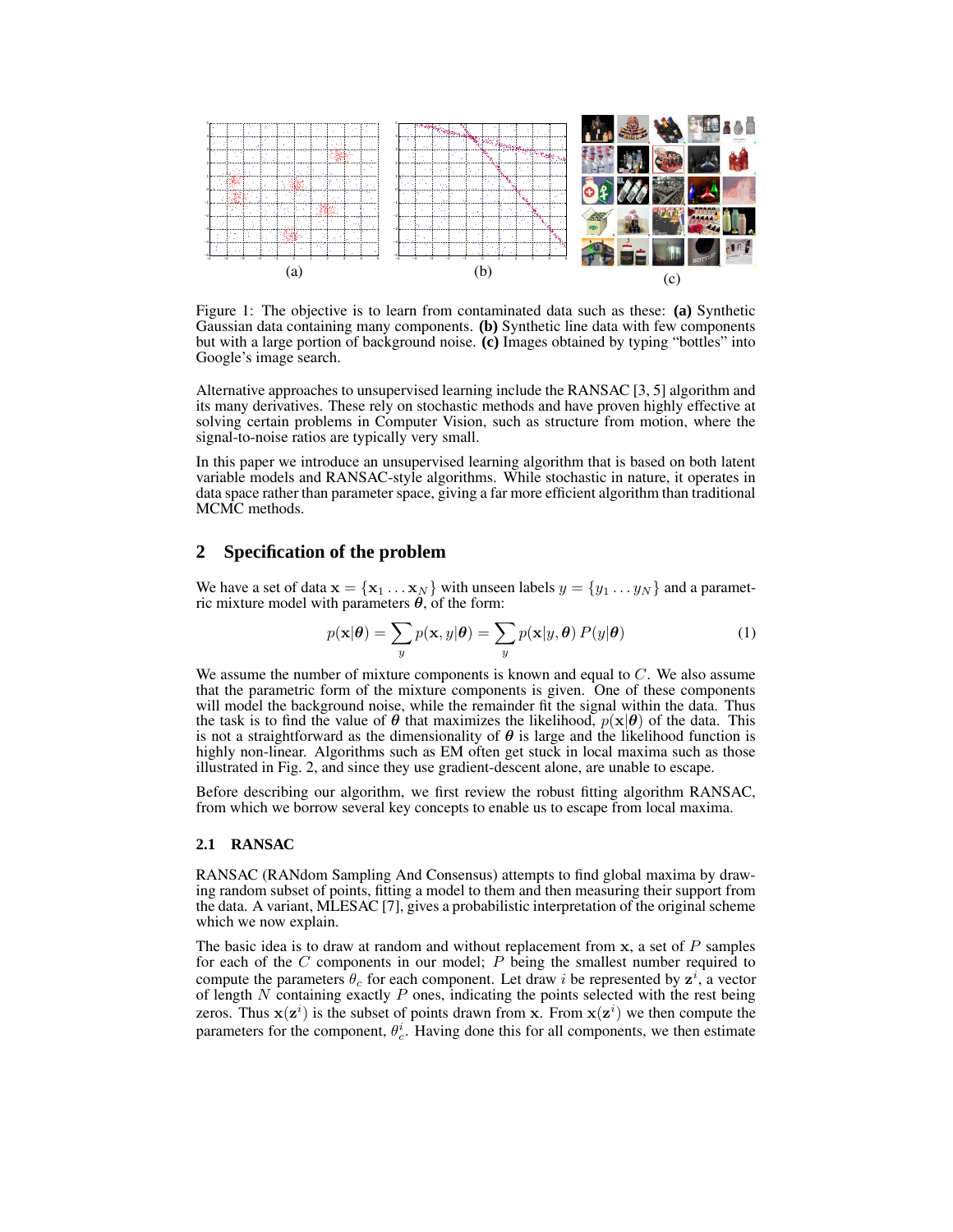the component mixing portions,  $\pi$  using EM (keeping the other parameters fixed), giving a set of parameters for draw  $i, \theta^i = {\pi, \theta_1^i ... \theta_C^i}$ . Using these parameters, we compute the likelihood over all the data:  $p(\mathbf{x}|\boldsymbol{\theta}^i)$ .

The entire process is repeated until either we exceed our maximum limit on the number of draws or we reach a pre-defined performance level. The final set of parameters are those that gave the highest likelihood:  $\theta^* = arg max_i p(\mathbf{x}|\theta_i)$ . Since this process explores a finite set of points in the space of  $\theta$ , it is unlikely that the globally optimal point,  $\theta^{ML}$ , will be found, but  $\theta^*$  should be close so that running EM from it is guaranteed to find the global optimum.

However, it is clear that the approach of sampling randomly, while guaranteed to eventually find a point close to  $\theta^{ML}$ , is very inefficient since the number of possible draws scales exponentially with both  $P$  and  $C$ . Hence it is only suitable for small values of both  $P$  and C. While Tordoff *et. al.* [6] proposed drawing the samples from a non-uniform density, this approach involved incorporating auxiliary information about each sample point which may not be available for more general problems. However, Matas *et. al.* [1] propose general scheme to draw samples selectively from points tentatively classified as signal. This increases the efficiency of the sampling and motivates our approach.

## **3 Our approach – PROPOSAL**

Our approach, which we name PROPOSAL (PROPOsal based SAmple Learning), combines aspects of both EM and RANSAC to produce a method with the robustness of RANSAC but with a far greater efficiency, enabling it to work on more complex models. The problem with RANSAC is that points are drawn randomly. Even after a large number of draws this random sampling continues, despite the fact that we may have already discovered a good, albeit local, maximum in our likelihood function.

The key idea in PROPOSAL is to draw samples from a *proposal density*. Initially this density is uniform, as in RANSAC, but as regions of high likelihood are discovered, we update it so that it gives a strong bias toward producing good draws again, increasing the efficiency of the sampling process. However, having found local maxima, we must still be able to escape and find the global maxima.

Local maxima are characterized by too many components in one part of the space and too few in another. To resolve this we borrow ideas from Split and Merge EM (SMEM) [9]. SMEM uses two types of discrete moves to discover superior maxima. In the first, a component in an underpopulated region is split into two new ones, while in the second two components in an overpopulated area are merged. These two moves are performed together to keep the number of components constant. For the local maxima encountered in Fig. 2(a), merging the green and blue components, while splitting the red component will yield a superior solution.



Figure 2: **(a)** Examples of different types of local maxima encountered. The green and blue components on the left are overpopulating a small clump of data. The magenta component in the center models noise, while missing a clump altogether. The single red component on the right is inadequately modeling two clumps of data. **(b)** The global optimum solution.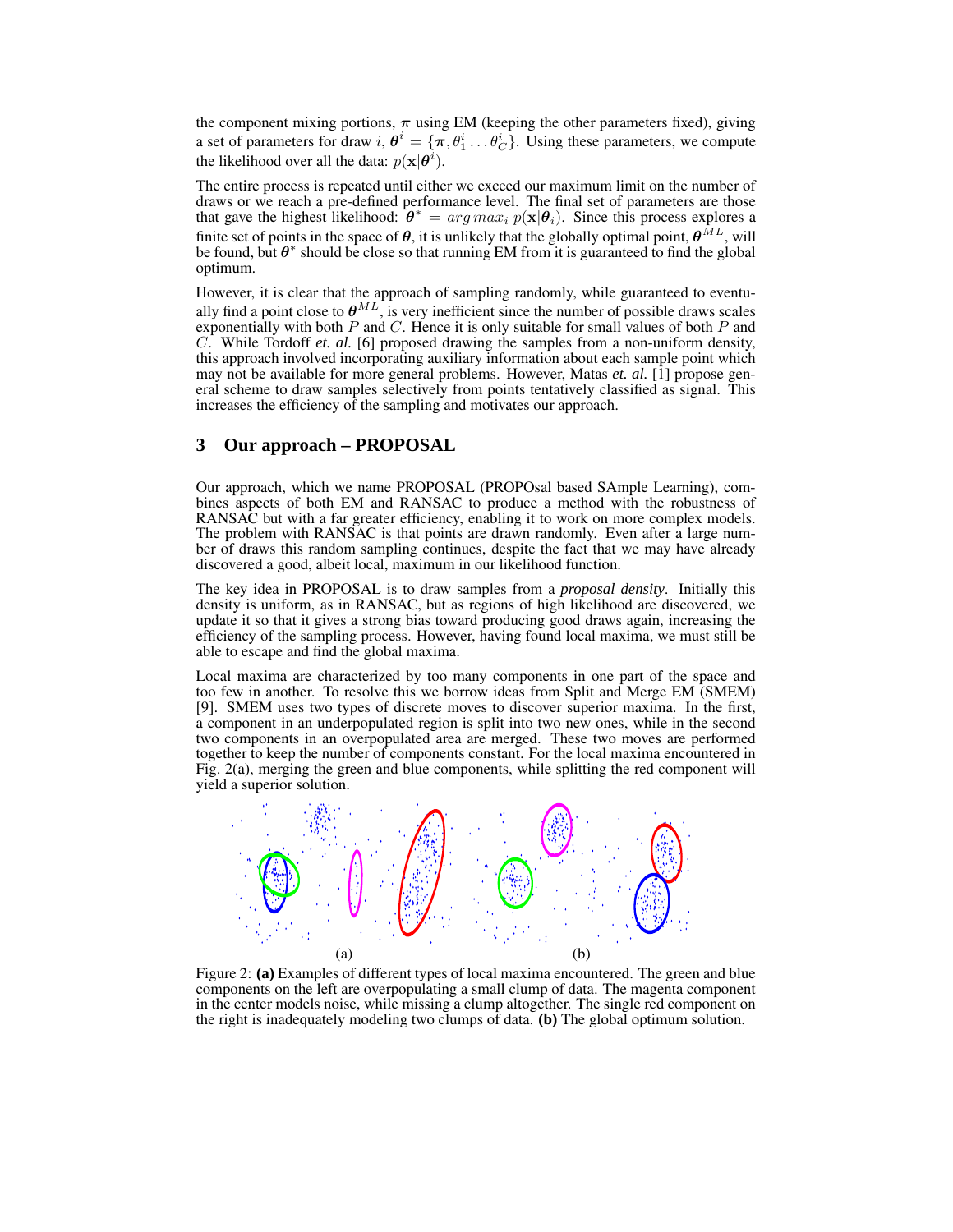PROPOSAL acts in a similar manner, by first finding components that are superfluous via two tests (described in section 3.3): (i) the *Evaporation* test – which would find the magenta component in Fig. 2(a) and (ii) the *Overlap* test – which would identify one of the green and blue components in Fig.  $2(a)$ . Then their proposal densities are adjusted so that they focus on data that is underpopulated by the model, thus subsequent samples are likely to discover a superior solution. An overview of the algorithm is as follows:

#### **Algorithm 1** PROPOSAL

**Require:** Data x; Parameters:  $C$ ,  $\pi_{\min}$ ,  $\epsilon$ **for**  $i = 1$  to  $I^{\text{Max}}$  **do repeat** • For each component, c, compute parameters  $\theta_c^i$  from P points drawn from the proposal density  $q_c(\mathbf{x}|\theta_c)$ . • Estimate mixing portions,  $\pi^i$ , using EM, keeping  $\theta_c^i$  fixed. • Compute the likelihood  $L^i = \prod_n p(\mathbf{x}_n | \pi^i, \theta_1^i \dots \theta_C^i)$ .  $\mathbf{until} \ L^i > L^\text{Best}_\text{Rough}$ • Refine  $\theta^i$  using EM to give  $\theta^*$  with likelihood  $L^*$ . **if**  $L^* > L^{\text{Best}}$  **then** • Update the proposal densities,  $q(\mathbf{x}|\boldsymbol{\theta})$ , using  $\boldsymbol{\theta}^*$ . • Apply the *Evaporation* and *Overlap* tests (using parameters  $\pi_{\min}$  and  $\epsilon$ ). • Reassign the proposal densities of any components failing the above tests. • Let  $L_{\text{Rough}}^{\text{Best}} = L^i$ ; let  $L^{\text{Best}} = L^*$  and let  $\theta^{\text{Best}} = \theta^*$ . **end if end for** Output:  $\theta^{\text{Best}}$  and  $L^{\text{Best}}$ .

We now elaborate on the various stages of the algorithm, using Fig. 3 as an example.

#### **3.1 Sampling from data proposal densities**

Each component, c, draws its samples from a proposal density, which is an empirical distribution of the form:

$$
q_c(\mathbf{x}|\boldsymbol{\theta}) = \frac{\sum_{n=1}^{N} \delta(\mathbf{x} - \mathbf{x}_n) P(y = c | \mathbf{x}_n, \theta_c)}{\sum_{n=1}^{N} P(y = c | \mathbf{x}_n, \theta_c)}
$$
(2)

where  $P(y|\mathbf{x}, \theta)$  is the posterior on the labels:

$$
P(y|\mathbf{x}, \boldsymbol{\theta}) = \frac{p(\mathbf{x}|y, \boldsymbol{\theta}) P(y|\boldsymbol{\theta})}{\sum_{y} p(\mathbf{x}|y, \boldsymbol{\theta}) P(y|\boldsymbol{\theta})}
$$
(3)

Initially,  $q(x|\theta)$  is uniform, so we are drawing the points completely at random, but  $q(x|\theta)$ will become more peaked, biasing our draws toward the data picked out by the component, demonstrated in Fig. 3(c), which shows the non-uniform proposal densities for each component on a simulated problem. Note that if we are sampling *with* replacement, then  $E[\mathbf{z}] = P(y|\mathbf{x}, \boldsymbol{\theta})^1$ . However, since we must avoid degenerate combinations of points, certain values of z are not permissible, so  $E[\mathbf{z}] \to P(y|\mathbf{x}, \theta)$  as  $N \to \infty$ .

## **3.2 Computing model parameters**

Each component c has a subset of points picked out by z from which its parameters  $\theta_c^i$  are estimated. Since each subset is of the minimal size required to constrain all parameters, this process is straightforward since it is usually closed-form. For the Gaussian example

<sup>&</sup>lt;sup>1</sup>Recall that **z** is a vector representing a draw of P points from  $q(\mathbf{x}|\theta)$ . It is of length N with exactly P ones, the remaining elements being zero.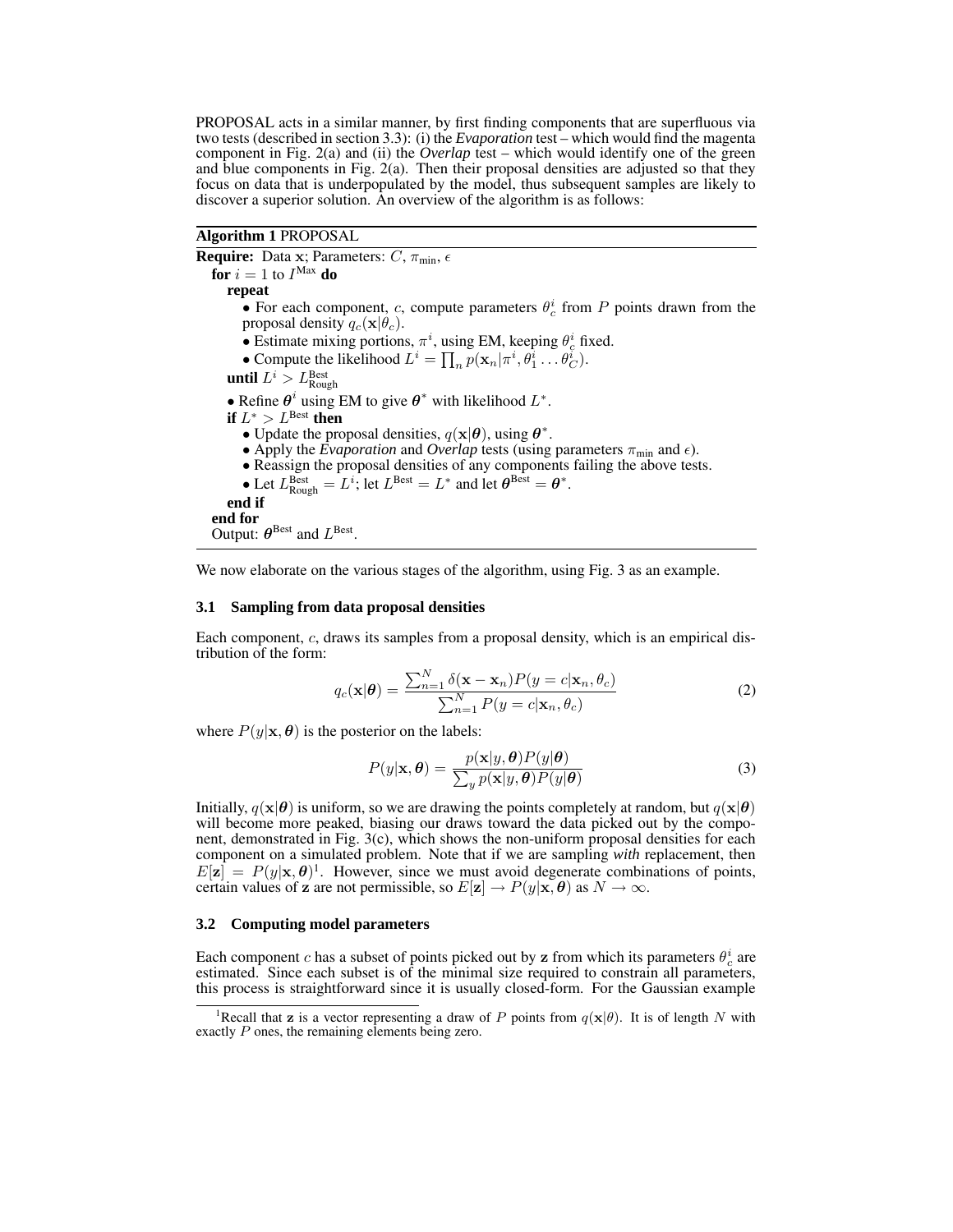in Fig. 3, we draw 3 points for each of the 4 Gaussian components, whose mean and covariance matrices are directly computed, using appropriate normalizations to give unbiased estimators of the population parameters.

Given  $\theta_c^i$  for each component, the only unknown parameter is their relative weighting,  $\pi = P(y|\theta)$ . This is estimated using EM. The E-step involves computing  $P(y|\mathbf{x}, \theta)$  from (3). This can done efficiently since the component parameters are fixed, allowing the precomputation of  $p(\mathbf{x}|y, \theta)$ . The M-step is then  $\pi_c = \frac{1}{N}$  $\frac{1}{N} \sum_{n=1}^{N} P(y=c|\mathbf{x}, \boldsymbol{\theta}).$ 

## **3.3 Updating proposal densities**

Having obtained a rough model for draw i with parameters  $\theta^i$  and likelihood  $L^i$ , we first see if its likelihood exceeds the likelihood of the previous best rough model,  $L_{\text{Rough}}^{\text{Best}}$ . If this is the case we refine the rough model to ensure that we are at an actual maximum since the sampling process limits us to a set of discrete points in  $\theta$ -space, which are unlikely to be maxima themselves. Running EM again, this time updating all parameters and using  $\theta^i$  as an initialization, the parameters converge to  $\theta^*$ , having likelihood  $L^*$ . If  $L^*$  exceeds a second threshold (the previous best refined model's likelihood)  $L^{\text{Best}}$ , then we we recompute the proposal densities, as given in (2), using  $P(y|\mathbf{x}, \theta^*)$ . The two thresholds are needed to avoid wasting time refining  $\theta^i$ 's that are not initially promising. In updating the proposal densities, two tests are applied to  $\theta^*$ :

- 1. *Evaporation test*: If  $\pi_c < \pi_{\min}$ , then the component is deemed to model noise, so is flagged for resetting. Fig. 3 illustrates this test.
- 2. *Overlap test*<sup>2</sup>: If for any two components, a and b,  $\frac{\|\theta_a^i \theta_b^i\|^2}{\|a_i^i\| \|a_i^i\|}$  $\frac{\|\theta_a^i - \theta_b^i\|^2}{\|\theta_a^i\| \|\theta_b^i\|} < \epsilon^2$ , then the two components are judged to be fitting the same data. Component  $a$  or  $b$  is picked at random and flagged for resetting.

#### **3.4 Resetting a proposal density**

If a component's proposal density is to be reset, it is given a new density that maximizes the entropy of the mean proposal density  $q_M(\mathbf{x}|\boldsymbol{\theta}) = \frac{1}{C} \sum_{c=1}^{C} q_c(\mathbf{x}|\boldsymbol{\theta}).$ 

By maximizing the entropy of  $q_M(\mathbf{x}|\boldsymbol{\theta})$ , we are ensuring that the samples will subsequently be drawn as widely as possible, maximizing the chances of escaping from the local minima. If  $q_d(\mathbf{x}|\boldsymbol{\theta})$  are the proposal densities to be reset, then we wish to maximize:

$$
H[q_M(\mathbf{x}|\boldsymbol{\theta})] = H\left[\frac{1}{D}\sum_d q_d(\mathbf{x}|\boldsymbol{\theta}) + \frac{1}{C-D}\sum_{c \neq d} q_d(\mathbf{x}|\boldsymbol{\theta})\right]
$$
(4)

with the constraints that  $\sum_n q_d(\mathbf{x}_n|\boldsymbol{\theta}) = 1 \,\forall \, d$  and  $q_d(\mathbf{x}_n|\boldsymbol{\theta}) \geq 0 \,\forall \, n, d$ . For brevity, let us define:  $q_f(\mathbf{x}|\boldsymbol{\theta}) = \frac{1}{C-D} \sum_{c \neq d}^{n} q_d(\mathbf{x}|\boldsymbol{\theta}).$ 

Since a uniform distribution has the highest entropy, but  $q_d(\mathbf{x}|\boldsymbol{\theta})$  cannot be negative, the optimal choice of  $q_d(\mathbf{x}|\boldsymbol{\theta})$  will be zero everywhere, except for x corresponding to the smallest k values of  $q_f(\mathbf{x}|\boldsymbol{\theta})$ . At these points  $q_d(\mathbf{x}|\boldsymbol{\theta})$  must add to  $q_f(\mathbf{x}|\boldsymbol{\theta})$  to give a constant  $q_M(\mathbf{x}|\boldsymbol{\theta})$ . We solve for k using the other constraint, that probability mass of exactly  $D/C$ must be added.

Thus  $q_d(\mathbf{x}|\boldsymbol{\theta})$  be large where  $q_f(\mathbf{x}|\boldsymbol{\theta})$  is small, giving the appealing result that the new component will draw preferentially from underpopulated portion of the data, as demonstrated in Fig. 3(d).

 $2^2$ An alternative overlap test would compare the responsibilities of each pair of components, a and  $b: \frac{P(y=a|\mathbf{x},\theta_a^i)^T P(y=b|\mathbf{x},\theta_b^i)}{\|P(y=a|\mathbf{x},\theta_a^i)\|\|P(y=b|\mathbf{x},\theta_b^i)\|} < \epsilon^2.$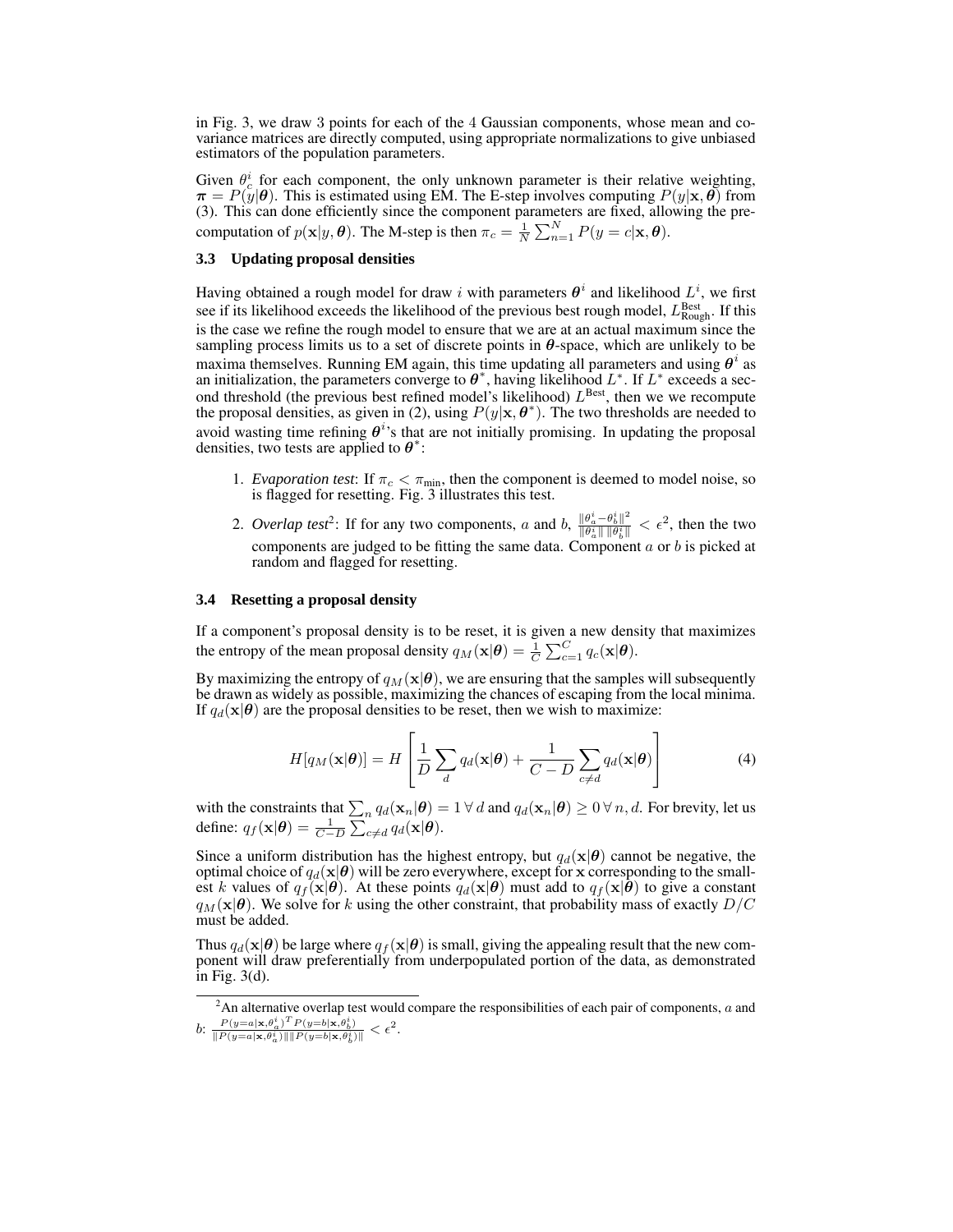

Figure 3: The *Evaporation* step in action. A local maximum is found in **(a)**. **(c)** shows the corresponding proposal densities for each component (black is the background model). Note how spiky the green density is, since it is only modeling a few data points. Since  $\pi_{\text{green}} < \pi_{\text{min}}$ , its proposal density is set to  $q_d(\mathbf{x}|\boldsymbol{\theta})$ , as shown in **(d)**. Note how  $q_d(\mathbf{x}|\boldsymbol{\theta})$  is higher in the areas occupied by the red component which is a poor fit for two clumps of data. **(b)** The global maxima along with its proposal density **(e)**. Note that the data points are ordered for ease of visualization only.

# **4 Experiments**

#### **4.1 Synthetic experiments**

We tested PROPOSAL on two types of synthetic data – mixtures of 2-D lines and Gaussians with uniform background noise. We compared six algorithms: Plain EM; Deterministic Annealing EM (DAEM)[8]; Stochastic EM (SEM)[10]; Split and Merge EM (SMEM); MLESAC and PROPOSAL. Four experiments were performed: two using lines and two with Gaussians. The first pair of experiments examined how many components the different algorithms could handle reliably. The second pair tested the robustness to background noise. In the Gaussian experiments, the model consisted of a mixture of 2-D Gaussian densities and a uniform background component. In the line experiments, the model consisted of a mixture of densities modeling the residual to the line with a Gaussian noise model, having a variance  $\sigma$  that was also learnt. Each line component has therefore three parameters – its gradient; y-intercept and variance.

Each experiment was repeated 250 times with a different, randomly generated dataset, examples of which can be seen in Fig. 1(a) & (b). In each experiment, the same time was allocated for each algorithm, so for example, EM which ran quickly was repeated until it had spent the same amount of time as the slowest (usually PROPOSAL or SMEM), and the best result from the repeated runs taken. For simplicity, the *Overlap* test compared only the means of the distributions. Parameter values used for PROPOSAL were:  $I = 200$ ,  $\pi_{\min} = 0.01$  and  $\epsilon = 0.1$ .

In the first pair of experiments, the number of components was varied from 2 upto 10 for lines and 20 for Gaussians. The background noise was held constant at 20%. The results are shown in Fig. 4. PROPOSAL clearly outperforms the other approaches. In the second pair of experiments,  $C = 3$  components were used, with the background noise varying from 1% up to 99% . Parameters used were the same as for the first experiment. The results can be seen in Fig. 5. Both SMEM and PROPOSAL outperformed EM convincingly. PROPOSAL performed well down to 30% in the line case (i.e. 10% per line) and 20% in the Gaussian case.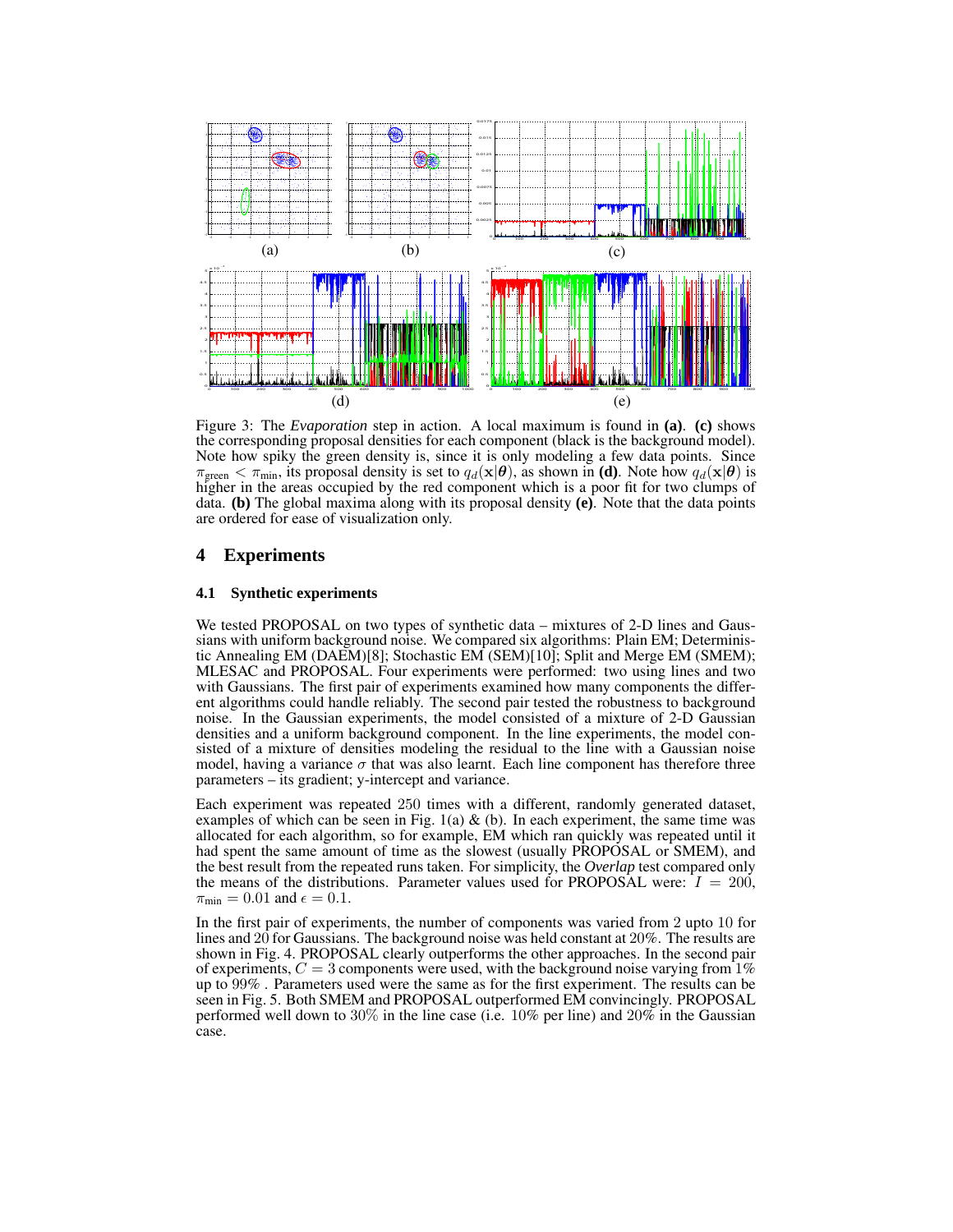

Figure 4: Experiments showing the robustness to the number of components in the model. The x-axis is the number of components ranging from 2 upwards. The y-axis is portion of correct solutions found from 250 runs, each having with a different randomly generated dataset. Key: EM (red solid); DAEM (cyan dot-dashed); SEM (magenta solid); SMEM (black dotted); MLESAC (green dashed) and PROPOSAL (blue solid). **(a)** Results for line data. **(b)** A typical line dataset for  $C = 10$ . **(c)** Results for Gaussian data. PROPOSAL is still achieving 75% correct with 10 components - twice the performance of the next best algorithm (SMEM). **(d)** A typical Gaussian dataset for  $C = 10$ .



Figure 5: Experiments showing the robustness to background noise. The  $x$ -axis is the portion of noise, varying between  $1\%$  and  $99\%$ . The y-axis is portion of correct solutions found. Key: EM (red solid); DAEM (cyan dot-dashed); SEM (magenta solid); SMEM (black dotted); MLESAC (green dashed) and PROPOSAL (blue solid). **(a)** Results for three component line data. **(b)** A typical line dataset for 80% noise. **(c)** Results for three component Gaussian data. SMEM is marginally superior to PROPOSAL. **(d)** A typical Gaussian dataset for 80% noise.

## **4.2 Real data experiments**

We test PROPOSAL against other clustering methods on the computer vision problem of alpha-matting (the extraction of a foreground element from a background image by estimating the opacity for each pixel of the foreground element, see Figure 6 for examples). The simple approach we adopt is to first form a tri-mask (the composite image is divided into 3 regions: pixels that are definitely foreground; pixels that are definitely background and uncertain pixels). Two color models are constructed by clustering with a mixture of Gaussians the foreground and background pixels respectively. The opacity (alpha values) of the uncertain pixels are then determined by using comparing the color of the pixel under the foreground and background color models. Figure 7 compares the likelihood of the foreground and background color models clustered using EM, SMEM and PROPOSAL on two sets of images (11 face images and 5 dog images, examples of which are shown in Fig. 6). Each model is clustering  $\sim 2 \times 10^4$  pixels in a 4-D space (R,G,B and edge strength) with a 10 component model. In the majority of cases, PROPOSAL can be seen to outperform SMEM which in turn out performs plain EM.

## **5 Discussion**

In contrast to SMEM, MCEM [10] and MCMC [4], which operate in  $\theta$ -space, PROPOSAL is a *data-driven* approach. It prevalently examines the small portion of  $\hat{\theta}$ -space which has support from the data. This gives the algorithm its robustness and efficiency. We have shown PROPOSAL to work well on synthetic data, outperforming many standard algorithms. On real data, PROPOSAL also convincingly beats SMEM and EM. One problem